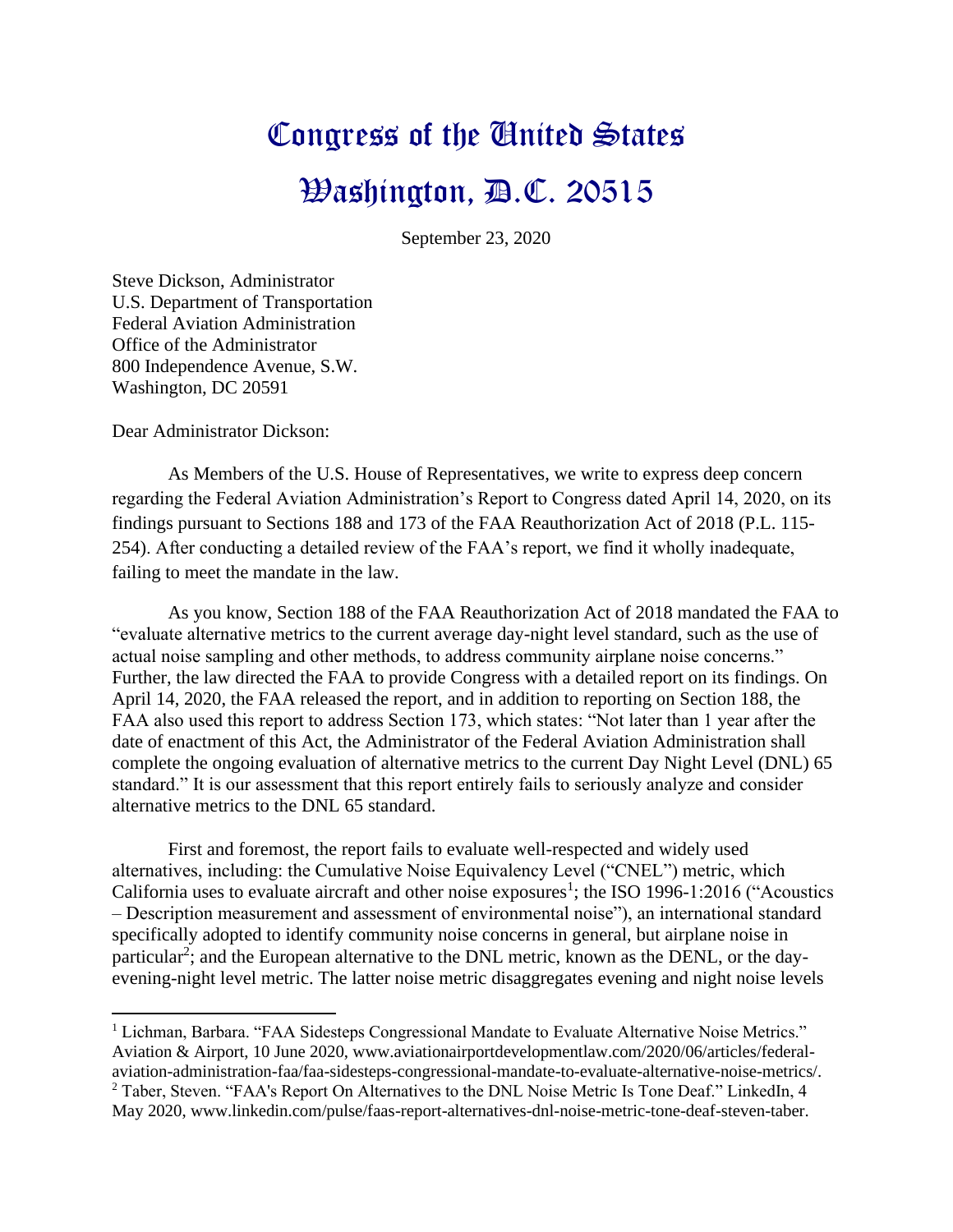to address the fact that communities experience noise events differently during the day, the evening and the nighttime sleeping hours. A credible evaluation of alternative noise metrics and the 65 DNL standard would have addressed the correlation between each metric and the known noise impact on communities in a NextGen environment, similar to a comparison done in an FAA-funded 2011 report on replacement metric research.<sup>3</sup> However, in lieu of providing a thorough evaluation, the report merely describes DNL and a number of alternative metrics, while offering an incomplete and at times inaccurate comparison of DNL to those alternatives.

Furthermore, there are glaring absences in the FAA's assessment that render it incomplete. For example, the report fails to analyze complaint data despite the fact that the FAA itself utilized complaint data as a lawful alternative metric in its 2013 federal court case against Helicopter Association International, Inc.<sup>4</sup> Failing to mention any role for complaint data would appear in contrast to FAA's Noise Complaint Initiative begun in the last 12 months, allowing direct reporting of noise events to FAA. The report also lacks the scientific nuance the agency demonstrated in 2019, when the FAA funded a research project at MIT to evaluate metrics and assess the impact of frequent overflights; that study concluded that the Number-Above (NA) metric provided an effective correlation to aircraft noise impacts on the public,<sup>5</sup> but is scarcely mentioned in this report. Even commonly used metrics are overlooked, such as the metrics for construction noise and the concept of sones. Construction noise metrics are regularly employed across the United States and capture greater noise nuance than the DNL standard. Sones represent the perception of loudness and help capture aviation noise annoyance. In our estimation, the FAA report merely stands by the agency's existing DNL metric and enumerates existing methodology with no regard to the value of improved and updated alternatives.

As a result, the FAA is effectively treating supplemental noise metrics as an asterisk to noise measurement rather than a comprehensive toolbox from which to address noise impacts. The FAA relegates supplementary metrics to an ancillary role by asserting that, "No single noise metric can cover all situations,"<sup>6</sup> and that while the "DNL metric is FAA's decision-making metric, other supplementary metrics can be used to support further disclosure and aid in the public understanding of community noise effects."<sup>7</sup> Nowhere in the report do we find clear guidance on how and when supplemental noise metrics could be used in flight procedure design decisions or to alleviate existing noise – even as the public health impact of noise continues to spread. U.S. standards to protect human health from airplane noise are not only glaringly ineffective, they also trail Western Europe's. In its 2018 Noise Guidelines for European

<sup>&</sup>lt;sup>3</sup> Mestre, V., Schomer, P., Fidell, S., & Berry, B. (2011, June 14). Technical Support for Day/Night Average Sound Level (DNL) Replacement Metric Research. Retrieved September 16, 2020, from https://www.faa.gov/about/office\_org/headquarters\_offices/apl/research/science\_integrated\_modeling/noi se\_impacts/media/6-14-2011\_FinalReport\_MetricsMestre\_etal\_061411\_part1.pdf

<sup>4</sup> Rogers, J. A. (2013, July 12). Helicopter Ass'n Int'l, Inc. v. Fed. Aviation Admin. Retrieved September 15, 2020, from https://www.casemine.com/judgement/us/5914f903add7b0493499f81d

<sup>5</sup> Yu, A. Y., & Hansman, R. (2019, May). Aircraft Noise Modeling of Dispersed Flight Tracks and Metrics for Assessing Impacts. Retrieved September 16, 2020, from

file:///C:/Users/kkaiser/Downloads/ICAT-2019-07\_Yu\_Aircraft%20Noise.pdf

<sup>6</sup> Federal Aviation Administration. Report to Congress, FAA Reauthorization Act of 2018 (Pub. L. 115- 254), Section 188 and Sec 173. 14 Apr. 2020, www.faa.gov/about/plans\_reports/congress/media/Day-Night Average Sound Levels COMPLETED report w letters.pdf 7 Ibid.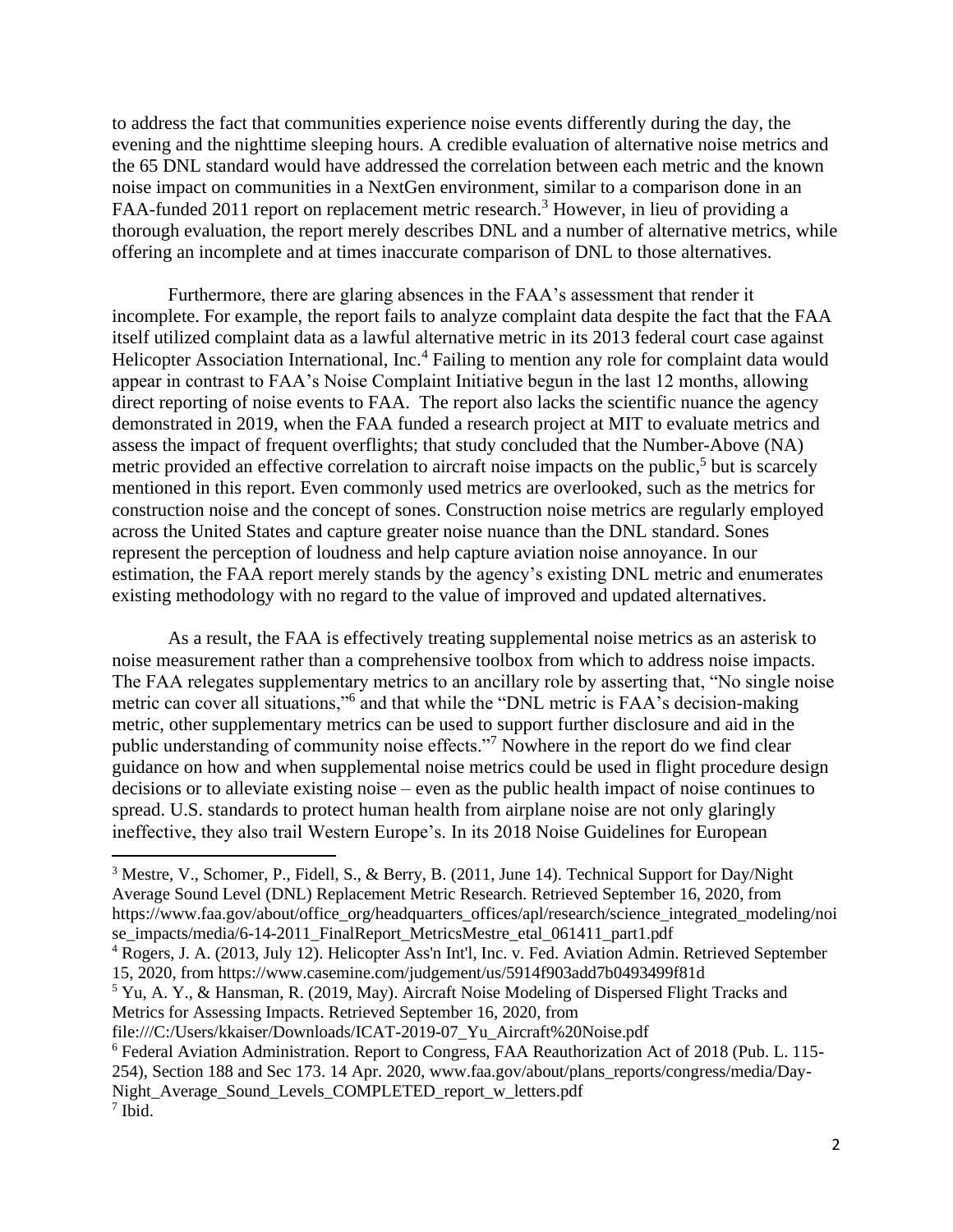countries, the World Health Organization recommended using a threshold of 45 dB or lower for day and evening aircraft noise<sup>8</sup> – that constitutes 20 dB less than the DNL metric employed by the FAA, which also does not disaggregate evening-levels from night. Far from trailing Western European nations, the U.S. should be demonstrating global leadership to mitigate the public health effects of aircraft noise.

When the FAA Reauthorization Act of 2018 was passed into law, Congress sought to address community airplane noise concerns by utilizing the scientific and research arms of the FAA to substantively evaluate alternative noise metrics with an eventual eye to having those metrics inform FAA decision-making. There is widespread consensus that the DNL metric remains an inadequate measure because it averages noise over a 24-hour period, thereby understating the impact of individual noise incidences. Thus, the congressional intent underpinning Sections 188 and 173 was to address the inadequacy of the DNL metric and nudge the FAA towards a more comprehensive measure. The report fails to understand that intent. Instead, we have received a delayed and highly insufficient report that does not address community impacts of noise.

Therefore, we, the undersigned Members of Congress, insist that the FAA return to the drawing board and meaningfully evaluate alternative metrics to the current DNL 65 average, not just dismiss or ignore them, and include the potential for the use of such metrics in the United States. Furthermore, we seek formal responses to the questions in the appended Citizens' Response Report, a *Technical Report to the FAA's April 2020 Report on Alternative Noise Metrics (Reauthorization Act of 2018, Sections 173 and 188)*. The concerned constituents who raised these eleven questions live in communities directly affected by increased noise from NextGen implementation. We request formal responses to each question.

Without a thorough and nuanced analysis of the DNL standard and better, more accurate metrics, progress on aircraft noise will remain elusive. It is therefore imperative that the FAA meet its congressional mandate and begin the report anew while also addressing our constituents' questions. We look forward to the agency's response, including its plans to follow through on our request.

Sincerely,

KarenBass

Karen Bass Eleanor Holmes Norton Member of Congress (CA-37) Member of Congress (DC)

Eleano H Noton

<sup>8</sup> World Health Organization, Regional Office for Europe. (2018). Environmental Noise Guidelines for the European Region. Retrieved September 16, 2020, from https://www.euro.who.int/\_\_data/assets/pdf\_file/0008/383921/noise-guidelines-eng.pdf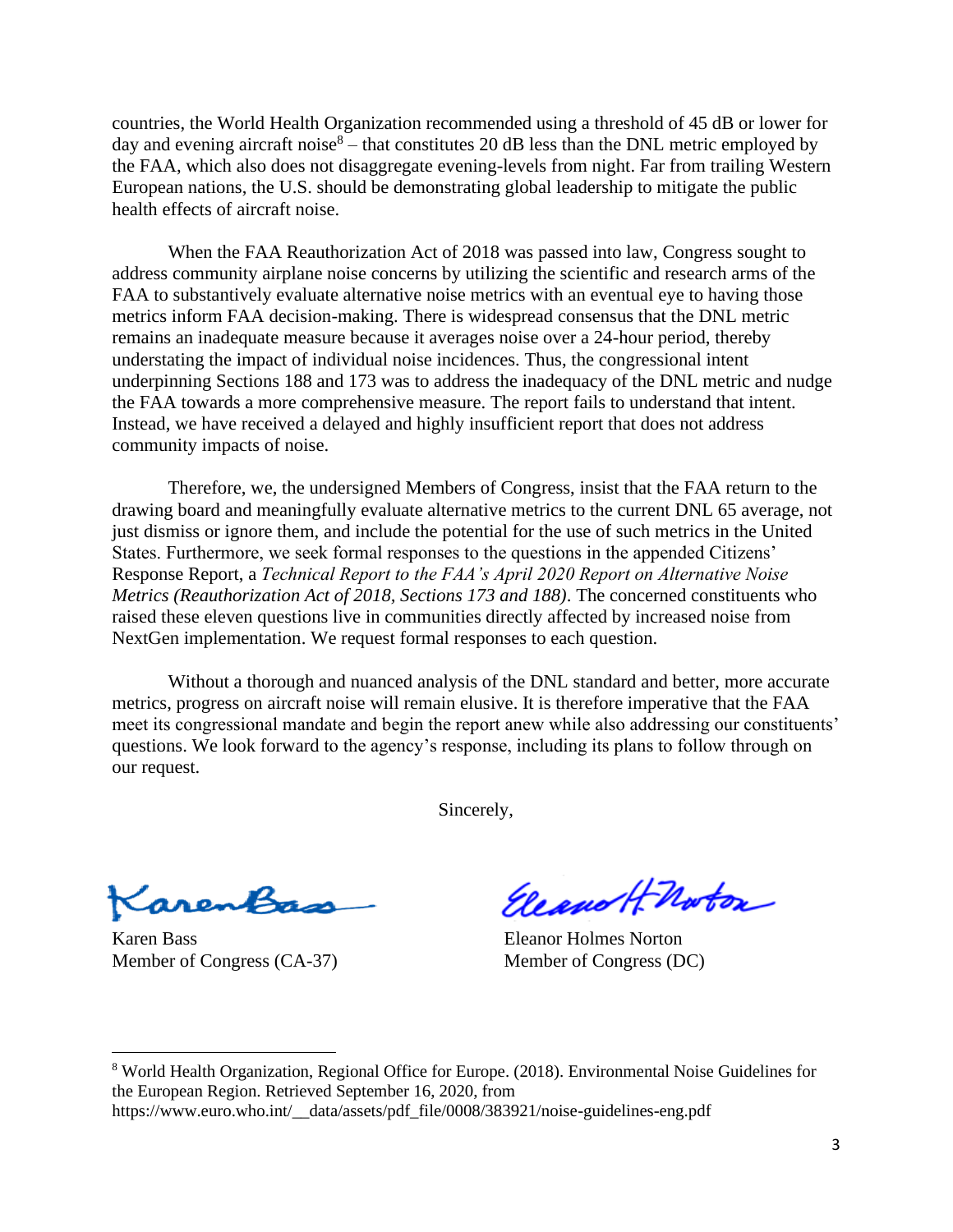Stephen F. Lynch Mike Quigley

Thomas R. Surggi

Thomas R. Suozzi Donald S. Beyer Jr. Member of Congress (NY-03) Member of Congress (VA-08)

 $\sqrt{s}$ / $\sqrt{s}$ / $\sqrt{s}$ / $\sqrt{s}$ / $\sqrt{s}$ / $\sqrt{s}$ / $\sqrt{s}$ / $\sqrt{s}$ / $\sqrt{s}$ / $\sqrt{s}$ / $\sqrt{s}$ / $\sqrt{s}$ / $\sqrt{s}$ / $\sqrt{s}$ / $\sqrt{s}$ / $\sqrt{s}$ / $\sqrt{s}$ / $\sqrt{s}$ / $\sqrt{s}$ / $\sqrt{s}$ / $\sqrt{s}$ / $\sqrt{s}$ / $\sqrt{s}$ / $\sqrt{s}$ / $\sqrt{s}$ / $\sqrt{s}$ / $\sqrt{s}$ / $\sqrt{s}$ / $\sqrt{s}$ / $\sqrt{s}$ / $\sqrt{s}$ / $\sqrt{s$ Ed Case Judy Chu

 $\sqrt{s}$ / $\sqrt{s}$ / $\sqrt{s}$ / $\sqrt{s}$ / $\sqrt{s}$ / $\sqrt{s}$ / $\sqrt{s}$ / $\sqrt{s}$ / $\sqrt{s}$ / $\sqrt{s}$ / $\sqrt{s}$ / $\sqrt{s}$ / $\sqrt{s}$ / $\sqrt{s}$ / $\sqrt{s}$ / $\sqrt{s}$ / $\sqrt{s}$ / $\sqrt{s}$ / $\sqrt{s}$ / $\sqrt{s}$ / $\sqrt{s}$ / $\sqrt{s}$ / $\sqrt{s}$ / $\sqrt{s}$ / $\sqrt{s}$ / $\sqrt{s}$ / $\sqrt{s}$ / $\sqrt{s}$ / $\sqrt{s}$ / $\sqrt{s}$ / $\sqrt{s}$ / $\sqrt{s$ Anna G. Eschoo Brian Fitzpatrick

 $\sqrt{s}$ / $\sqrt{s}$ / $\sqrt{s}$ / $\sqrt{s}$ / $\sqrt{s}$ / $\sqrt{s}$ / $\sqrt{s}$ / $\sqrt{s}$ / $\sqrt{s}$ / $\sqrt{s}$ / $\sqrt{s}$ / $\sqrt{s}$ / $\sqrt{s}$ / $\sqrt{s}$ / $\sqrt{s}$ / $\sqrt{s}$ / $\sqrt{s}$ / $\sqrt{s}$ / $\sqrt{s}$ / $\sqrt{s}$ / $\sqrt{s}$ / $\sqrt{s}$ / $\sqrt{s}$ / $\sqrt{s}$ / $\sqrt{s}$ / $\sqrt{s}$ / $\sqrt{s}$ / $\sqrt{s}$ / $\sqrt{s}$ / $\sqrt{s}$ / $\sqrt{s}$ / $\sqrt{s$ Ruben Gallego Pramila Jayapal<br>Member of Congress (AZ-07) Member of Cong

 $\sqrt{s}$ / $\sqrt{s}$ / $\sqrt{s}$ / $\sqrt{s}$ / $\sqrt{s}$ / $\sqrt{s}$ / $\sqrt{s}$ / $\sqrt{s}$ / $\sqrt{s}$ / $\sqrt{s}$ / $\sqrt{s}$ / $\sqrt{s}$ / $\sqrt{s}$ / $\sqrt{s}$ / $\sqrt{s}$ / $\sqrt{s}$ / $\sqrt{s}$ / $\sqrt{s}$ / $\sqrt{s}$ / $\sqrt{s}$ / $\sqrt{s}$ / $\sqrt{s}$ / $\sqrt{s}$ / $\sqrt{s}$ / $\sqrt{s}$ / $\sqrt{s}$ / $\sqrt{s}$ / $\sqrt{s}$ / $\sqrt{s}$ / $\sqrt{s}$ / $\sqrt{s}$ / $\sqrt{s$ Ro Khanna Ted W. Lieu

 $\sqrt{s}$ / $\sqrt{s}$ / $\sqrt{s}$ / $\sqrt{s}$ / $\sqrt{s}$ / $\sqrt{s}$ / $\sqrt{s}$ / $\sqrt{s}$ / $\sqrt{s}$ / $\sqrt{s}$ / $\sqrt{s}$ / $\sqrt{s}$ / $\sqrt{s}$ / $\sqrt{s}$ / $\sqrt{s}$ / $\sqrt{s}$ / $\sqrt{s}$ / $\sqrt{s}$ / $\sqrt{s}$ / $\sqrt{s}$ / $\sqrt{s}$ / $\sqrt{s}$ / $\sqrt{s}$ / $\sqrt{s}$ / $\sqrt{s}$ / $\sqrt{s}$ / $\sqrt{s}$ / $\sqrt{s}$ / $\sqrt{s}$ / $\sqrt{s}$ / $\sqrt{s}$ / $\sqrt{s$ Alan Lowenthal Joe Neguse

W Vingt

Member of Congress (MA-08) Member of Congress (IL-05)

/s/

Member of Congress (HI-01) Member of Congress (CA-27)

Member of Congress (CA-18) Member of Congress (PA-01)

Member of Congress (WA-07)

Member of Congress (CA-17) Member of Congress (CA-33)

Member of Congress (CA-47) Member of Congress (CO-02)